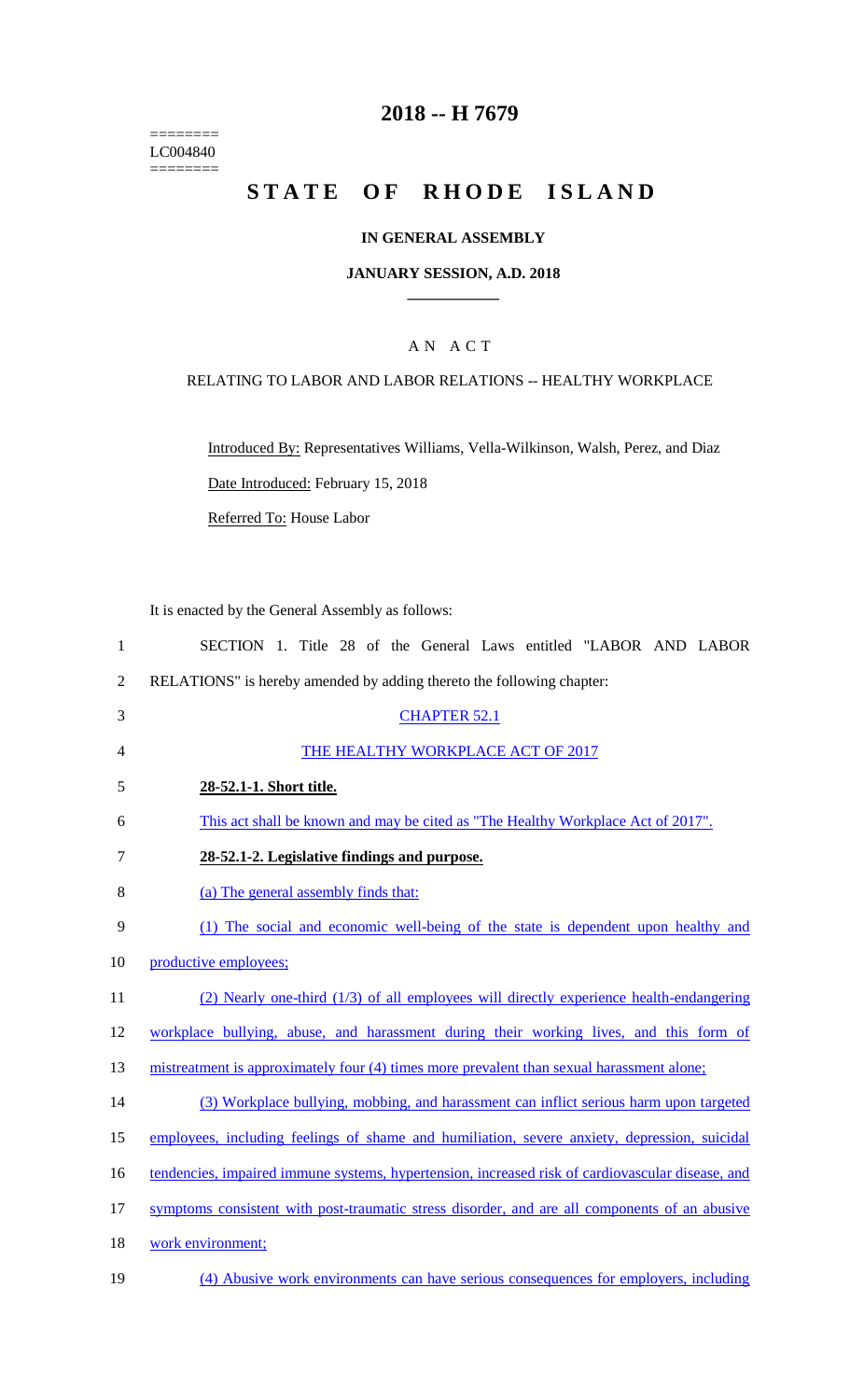reduced employee productivity and morale, higher turnover and absenteeism rates, and increases in medical and workers' compensation claims; (5) If mistreated employees who have been subjected to abusive treatment at work cannot establish that the behavior was motivated by race, color, sex, sexual orientation, national origin, 5 or age, they are unlikely to be protected by the law against such mistreatment; (6) Legal protection from abusive work environments should not be limited to behavior grounded in protected class status as that provided for under employment discrimination laws, rules and regulations; (7) Existing workers' compensation plans and common law tort actions are inadequate to discourage this behavior or to provide adequate relief to employees who have been harmed by 11 abusive work environments; and (b) It is the purpose of this chapter: (1) To provide legal relief for employees who have been harmed, psychologically, 14 physically, or economically, by deliberate exposure to abusive work environments; (2) To provide legal incentive for employers to prevent and respond to abusive 16 mistreatment of employees at work. **28-52.1-3. Definitions.** 18 (a) For the purposes of this chapter: (1) "Abusive conduct" means and includes acts, omissions, or both, that a reasonable person would find abusive based on the severity, nature, and frequency of the conduct. Abusive 21 conduct may include, but is not limited to: (i) Repeated verbal abuse such as the use of derogatory remarks, insults, epithets; (ii) Non-verbal or physical conduct of a threatening, intimidating, or humiliating nature; 24  $or$  (iii) The sabotage or undermining of an employee's work performance. 26 (iv) It is considered an aggravating factor that the conduct exploited an employee's known psychological or physical illness or disability. A single act normally will not constitute 28 abusive conduct, but an especially severe and egregious act may meet this standard. (2) "Abusive work environment" means and exists when an employer or one or more of its employees, acting with intent to cause pain and distress to an employee, subjects that employee to abusive conduct that causes physical harm, psychological harm, or both. (3) "Adverse employment action" means and includes, but is not limited to, a termination, demotion, unfavorable reassignment, failure to promote, disciplinary action, or reduction in compensation.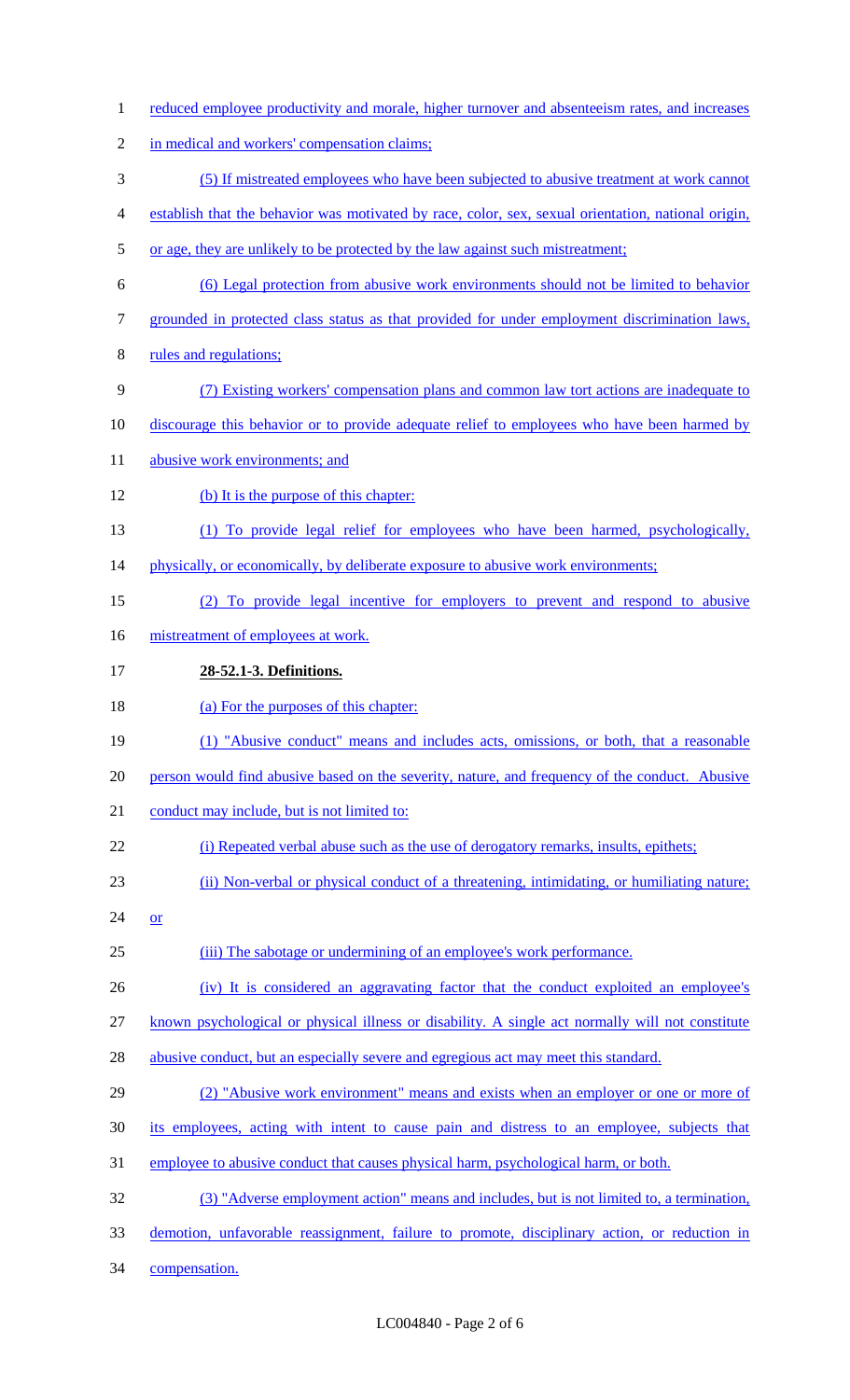(4) "Constructive discharge" means and shall be considered a termination, and therefore, 2 an adverse employment action within the meaning of this chapter. A constructive discharge for purposes of this chapter exists where: (i) The employee reasonably believed they were subjected to an abusive work environment; (ii) The employee was resigned because of that conduct; (iii) The employer was aware of the abusive conduct prior to the resignation, and failed to stop it. (5) "Physical harm" means the impairment of a person's physical health or bodily integrity, as established by competent evidence. (6) "Psychological harm" means the impairment of a person's mental health, as established by competent evidence. **28-52.1-4. Unlawful employment practices.** 14 (a) It shall be an unlawful employment practice under this chapter to subject an employee 15 to an abusive work environment as defined in §28-52.1-3. 16 (b) It shall be an unlawful employment practice under this chapter to retaliate in any 17 manner against an employee who has opposed any unlawful employment practice under this 18 chapter, who has made a charge, testified, assisted, or who has participated in any manner in an investigation or proceeding under this chapter, including, but not limited to, internal complaints and proceedings, arbitration and mediation proceedings, and legal actions. **28-52.1-5. Employer liability and defense.** (a) An employer shall be vicariously liable for any unlawful employment practice committed by their employee. 24 (b) Where the alleged unlawful employment practice does not include an adverse 25 employment action, it shall be an affirmative defense for an employer that: 26 (1) The employer exercised reasonable care to prevent and promptly correct any actionable behavior; and (2) The complainant employee unreasonably failed to take advantage of appropriate preventive or corrective opportunities provided by the employer. **28-52.1-6. Employee liability and defense.** (a) An employee may be individually liable for an unlawful employment practice as defined by this chapter. (b) It shall be an affirmative defense, for an employee only, that the employee committed an unlawful employment practice as defined by this chapter at the direction of the employer,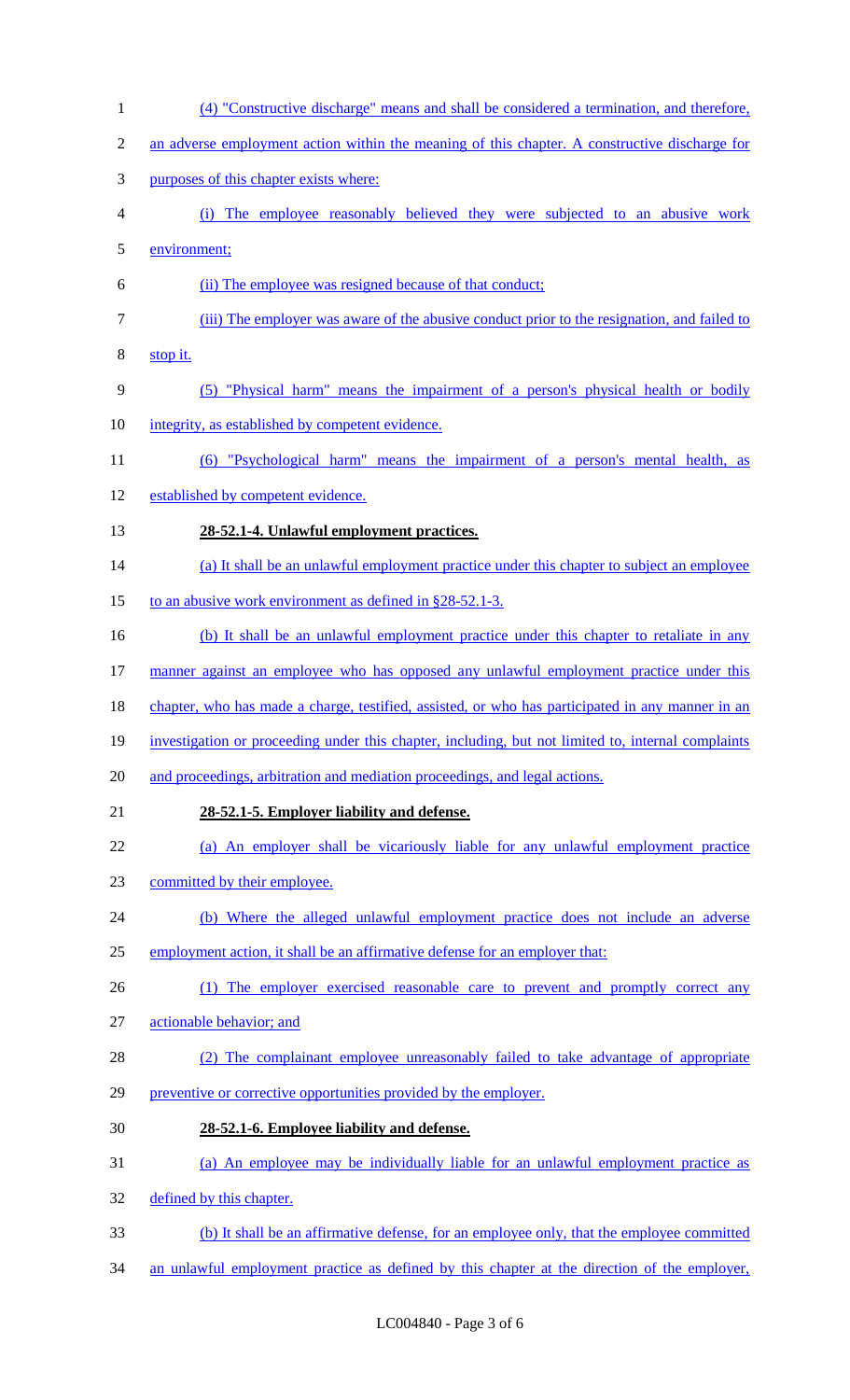under actual or implied threat of an adverse employment action. **28-52.1-7. Affirmative defenses.** It shall be an affirmative defense that: (1) The complaint is based on an adverse employment action reasonably made for poor performance, misconduct, or economic necessity; or (2) The complaint is based on reasonable performance evaluation; or (3) The complaint is based on an employer's reasonable investigation about potentially illegal or unethical activity. **28-52.1-8. Relief and limitations on employer liability.**  (a) Relief generally. Where a party is liable for an unlawful employment practice under 11 this chapter, the court may enjoin the defendant from engaging in the unlawful employment 12 practice, and may order any other relief that is deemed appropriate, including, but not limited to, 13 reinstatement, removal of the offending party from the complainant's work environment, back pay, front pay, medical expenses, compensation for pain and suffering, compensation for emotional distress, punitive damages, and attorney's fees. (b) Limitations on employer liability. Where an employee is liable for an unlawful 17 employment practice under this chapter that did not include an adverse employment action, 18 emotional distress damages and punitive damages may be awarded only when the actionable conduct was extreme and outrageous. This limitation does not apply to individually named employee defendants. **28-52.1-9. Private right of action.** (a) This chapter shall be enforced solely by a private right of action. (b) An action under this chapter must be commenced not later than one year after the last 24 act that constitutes the alleged unlawful employment practice. **28-52.1-10. Effect on other legal relationships.**  (a) This chapter does not supersede any rights and obligations provided under collective bargaining laws and regulations. (b) The remedies provided in this chapter shall be in addition to any remedies provided 29 under any other law, and nothing in this chapter shall relieve any person from any liability, duty, penalty or punishment provided by any other law, except that if an employee receives workers' compensation for medical costs for the same injury or illness pursuant to both this chapter and the workers' compensation law, or compensation under both this chapter and that law in cash payments for the same period of time not working as a result of the compensable injury or illness 34 or the unlawful employment practice, the payment of workers' compensation shall be reimbursed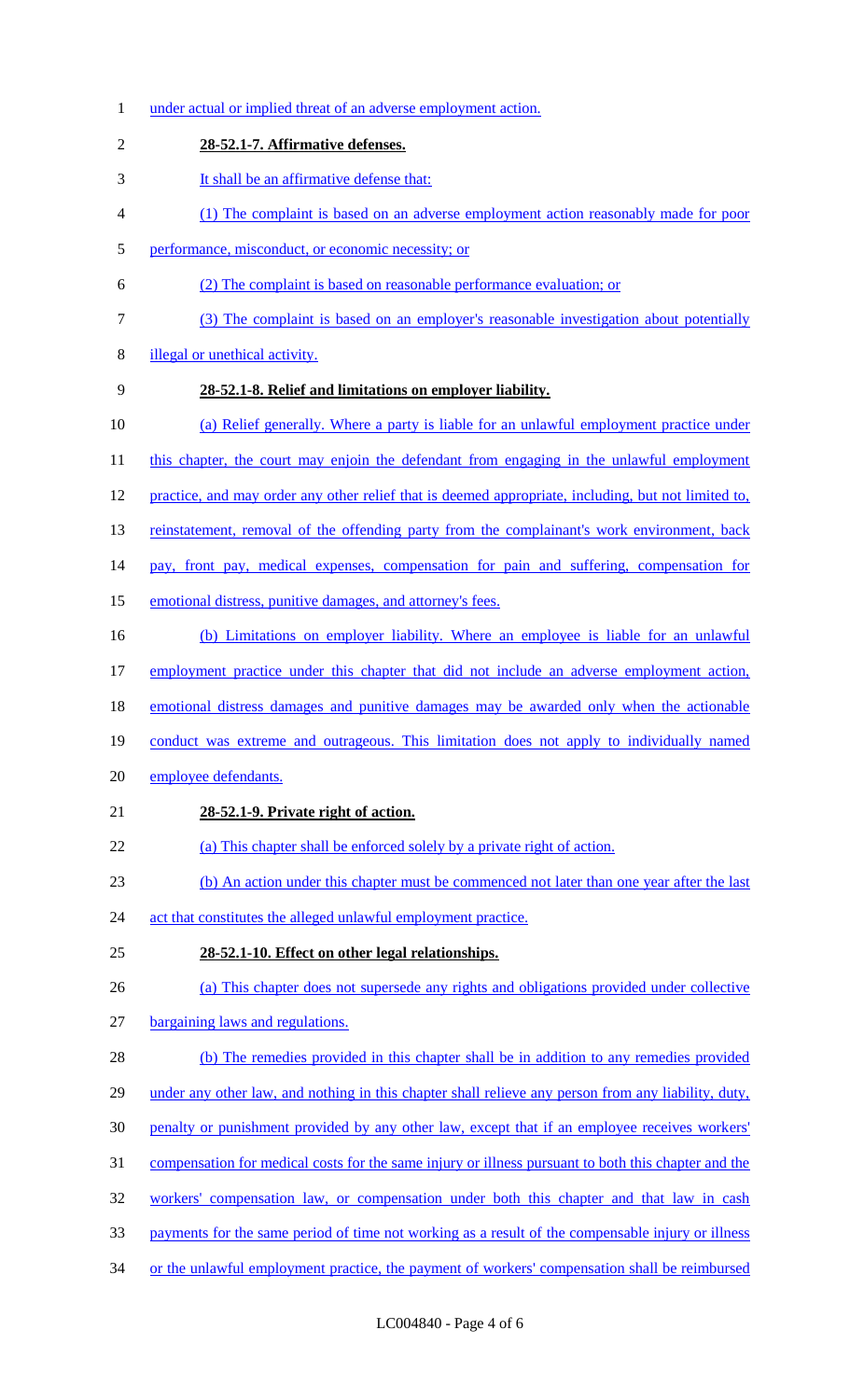- 1 from the compensation paid under this chapter.
- 
- 2 SECTION 2. This act shall take effect upon passage.

======== LC004840  $=$